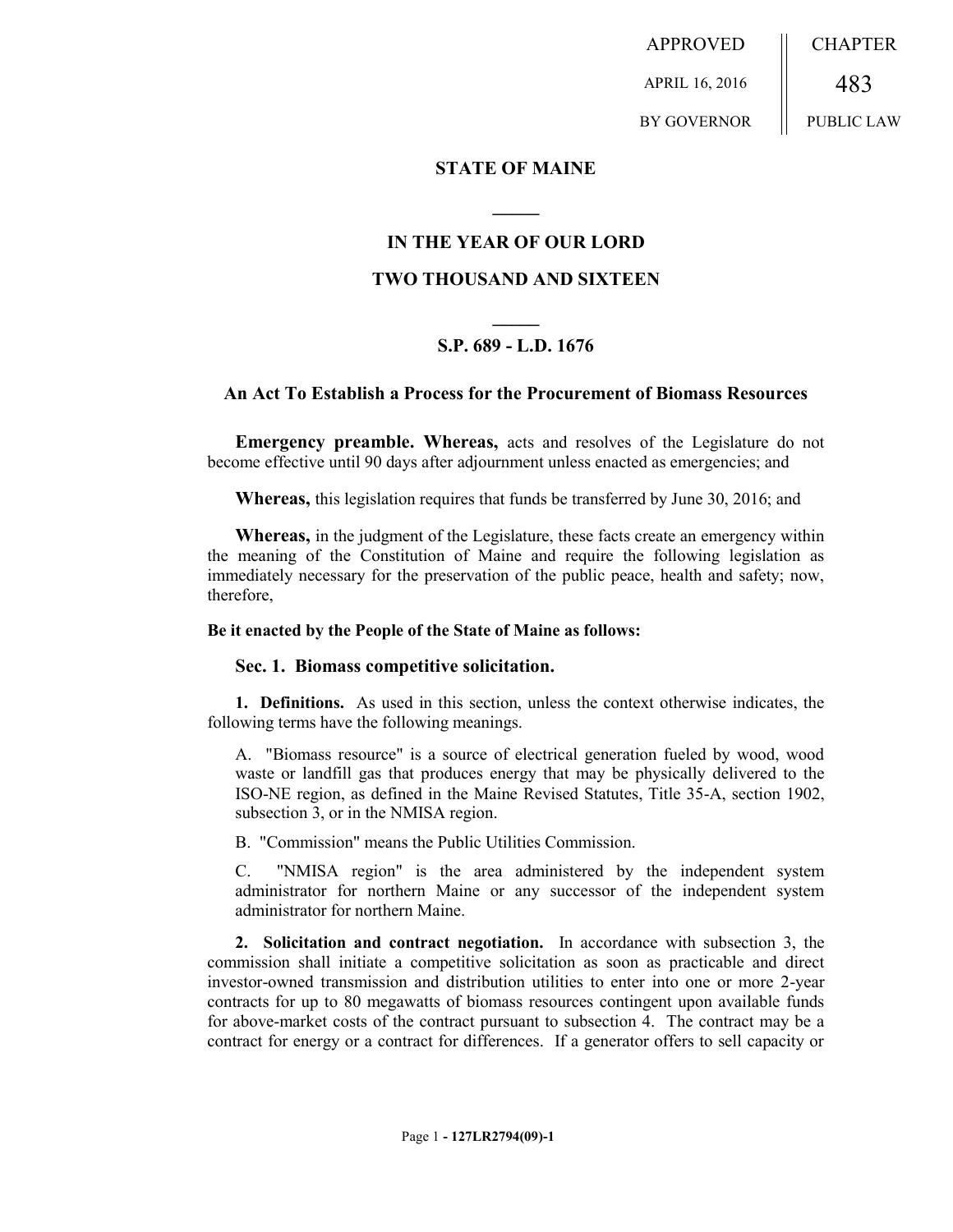renewable energy attributes as part of a contract entered into pursuant to this section, the contract may include the purchase of such capacity or attributes, but the commission may not condition any solicitation or contract on an offer or sale of capacity or renewable energy attributes.

**3. Review and selection of renewable resources and contract adjustments.** In conducting a solicitation and entering into any contract under subsection 2, the commission shall:

A. Ensure that a biomass resource facility is operating at least at a 50% capacity for 60 days prior to the initiation of a competitive solicitation in accordance with subsection 2 and continues to operate at that capacity except for planned and forced outages; and

B. Seek to ensure, to the maximum extent possible, that a contract entered into under this section:

(1) Provides benefits to ratepayers;

(2) Provides in-state benefits, such as capital investments to improve long-term viability of the facility, permanent direct jobs, payments to municipalities, payments for fuel harvested in the State, payment for in-state resource access, instate purchases of goods and services and construction-related jobs and purchases;

- (3) Reduces greenhouse gas emissions;
- (4) Promotes fuel diversity; and
- (5) Supports or improves grid reliability.

In selecting among bids, the commission shall determine the total in-state economic benefits of the contract in an expected annual dollar per megawatt-hour average and the cost to fund the above-market costs of a contract in an expected annual dollar per megawatt-hour average. The commission shall consider both of these values for each proposal to identify those proposals that maximize the overall benefits to the State, and shall establish a process under which a generator of biomass resources verifies on an annual basis that the projected in-state economic benefits are generated during the term of the contract. If the commission concludes that the solicitation conducted under subsection 2 is not competitive, no bidders may be selected and the commission is not obligated to enter into a contract. If the commission finds the in-state benefits are not being achieved, the commission may reduce the contract payment by the percentage difference between actual in-state benefits achieved and the projected in-state benefits.

**4. Cost limits.** The commission may enter only into contracts under this section that are contingent on the availability of funds in the cost recovery fund established under subsection 5 to pay the above-market costs of the contract, as determined by the commission. Payments of all above-market costs of a contract must be made solely from those funds and are not a liability of the transmission and distribution utility, its ratepayers or the commission. If insufficient funds are available in the fund to pay abovemarket costs under a contract, the commission shall notify the contracting entity and, unless the contracting entity and the commission agree otherwise, the contract is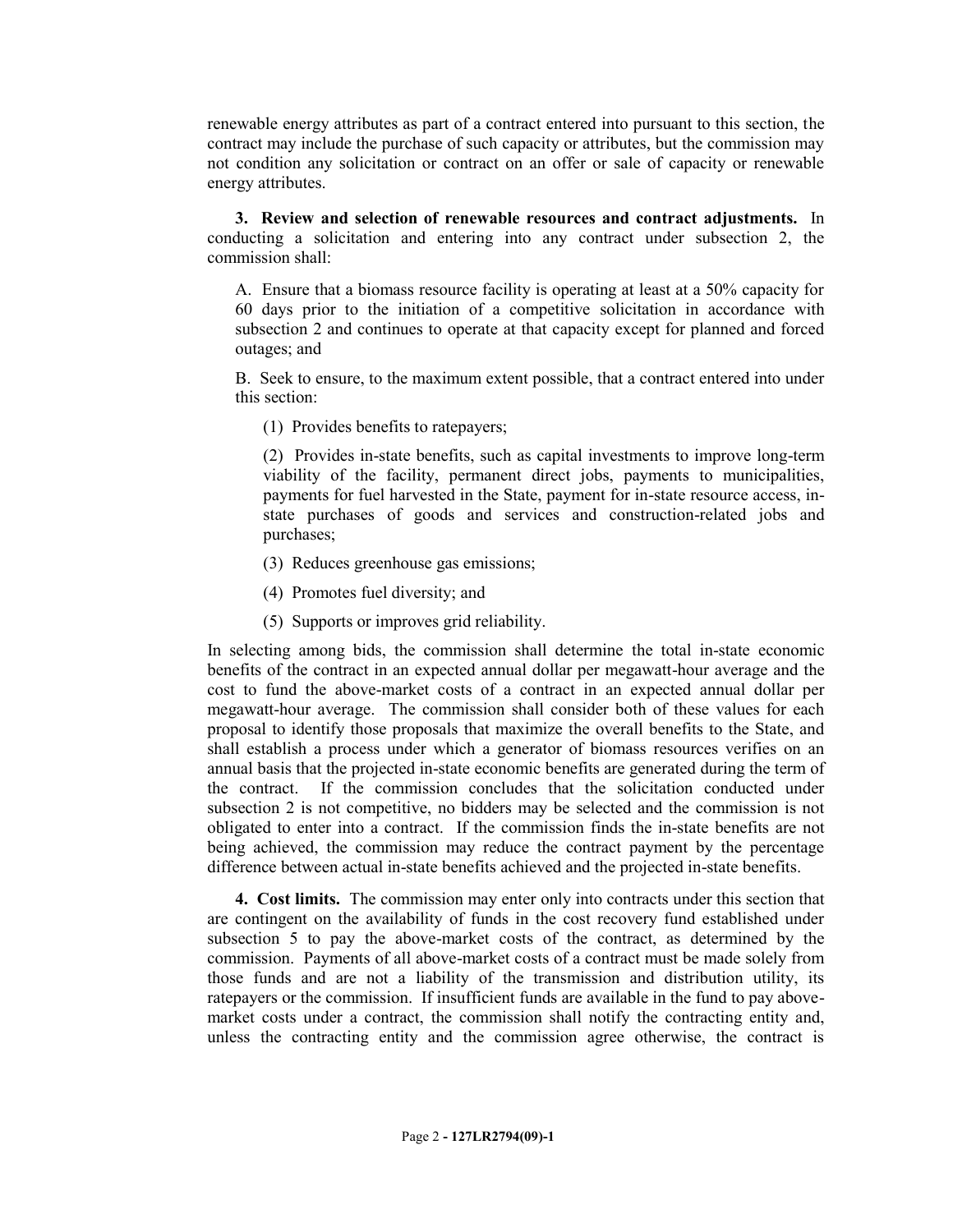suspended. The commission and the contracting entity may agree to reinstate a suspended contract upon the availability of sufficient funds in the cost recovery fund to pay above-market costs.

**5. Cost recovery fund.** There is established within the commission a nonlapsing cost recovery fund, referred to in this section as "the fund." The fund receives funds allocated or transferred by the Legislature from the unappropriated surplus of the General Fund in accordance with subsection 8. The commission shall use the fund to pay all above-market costs of any contract entered into under this section. No more than 50% of the fund may be awarded to facilities serving the NMISA region. At the close of fiscal year 2016-17, amounts remaining in the cost recovery fund that the commission has determined are not needed to pay above-market costs in accordance with subsection 6 must be transferred to the Maine Budget Stabilization Fund established under the Maine Revised Statutes, Title 5, section 1532. The commission by rule or order shall establish how above-market costs are determined and how payments from the fund are made.

**6. Cost recovery.** The commission shall ensure that all costs and benefits associated with contracts entered into under this section are allocated as follows:

A. All costs, other than above-market costs, and all direct financial benefits associated with contracts entered into under this section must be allocated to ratepayers in accordance with the Maine Revised Statutes, Title 35-A, section 3210-F and may not be considered imprudent; and

B. Above-market costs, including any price differential existing at any time during the term of the contract between the contract price and the prevailing market price at which the capacity resource is sold and any losses derived from contracts for differences, must be paid from the fund.

**7. Rules.** The commission may adopt rules to implement this section. Rules adopted under this subsection are routine technical rules as defined in Title 5, chapter 375, subchapter 2-A.

**8. Transfers of funds.** Notwithstanding any provision of law to the contrary, at the close of fiscal year 2015-16, the State Controller, as the next priority after making the transfers authorized pursuant to the Maine Revised Statutes, Title 5, sections 1507, 1511, 1519, 1522 and 1536, shall transfer from the unappropriated surplus of the General Fund to the Cost Recovery Fund, Other Special Revenue Funds account within the Public Utilities Commission amounts as may be available from time to time, up to a total of \$13,400,000.

**Sec. 2. Appropriations and allocations.** The following appropriations and allocations are made.

## **PUBLIC UTILITIES COMMISSION**

## **Cost Recovery Fund N228**

Initiative: Provides an allocation to pay above-market costs of contracts for energy or contracts for differences for the procurement of up to 80 megawatts of biomass resources.